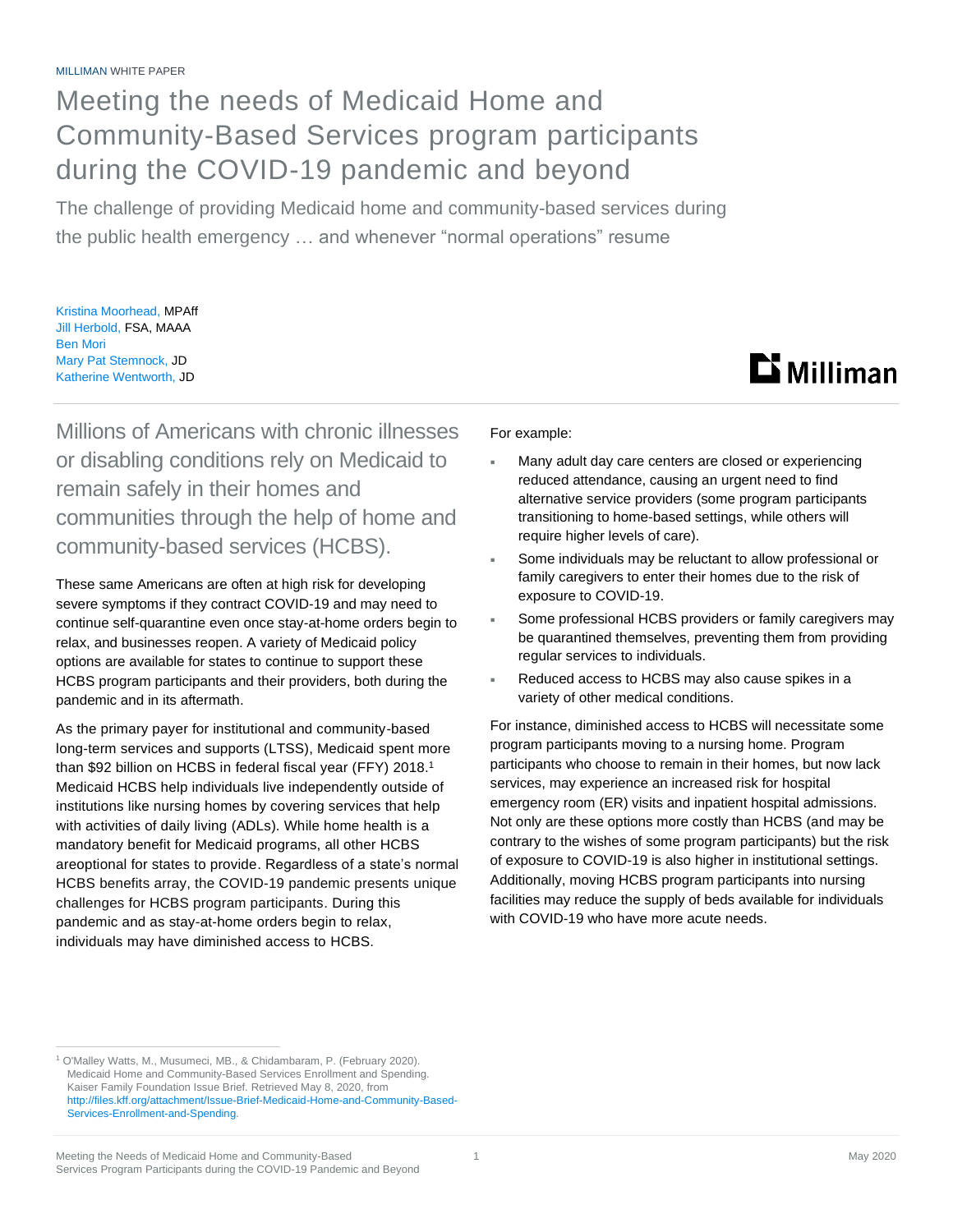A critical aspect of the provision of HCBS is that the program participant is entitled to participate in a person-centered planning process.<sup>2</sup> Person-centered planning is a process directed by an older adult or person with a disability for choosing and organizing the services and supports that may be needed to live in the community. Due to the COVID-19 emergency, the challenges of rapidly reduced provider access and other changes to service needs will often necessitate an emergency update to the personcentered care plan for the impacted program participant. Even participants who do not require a service plan change may require additional check-ins from their care manager or connection to services that are not normally covered by Medicaid such as meal deliveries or social services. These challenges bring with them additional administrative costs for both states and HCBS providers, and a need for additional outreach efforts as they work to assure ongoing support for these participants.

There are also longer-term implications to consider:

- Once an individual moves to a nursing home, it becomes more difficult to transition that person back to a home or community-based setting, leading to ongoing increased costs from either remaining in the nursing home or reestablishing community residence, and potentially treatment in a setting less desirable to the individual.
- Many companies that provide HCBS, such as adult day care centers, are smaller companies that are dependent on regular cash flow to survive. In the absence of emergency financial support, these providers may be forced to close permanently, thereby creating a systemic HCBS access problem that could persist long beyond the pandemic.

In historically underserved areas where HCBS access was a concern prior to COVID-19, the pandemic may also serve to exacerbate healthcare access challenges states were already facing.

So how can a state address some of the challenges and risks related to diminished HCBS during the COVID-19 pandemic?

Several Medicaid program options may allow for emergency-related modifications to HCBS to reduce the risk for institutionalization, shore up the at-risk provider entities, and protect program participants and providers from the danger of infection.

### **MEDICAID HCBS FLEXIBILITIES AVAILABLE FOR COVID-19**

States can choose some or all of these vehicles to support their unique emergency response needs for HCBS providers and program participants.

**1915(c) Appendix K:** To accelerate changes to home and community-based waivers during an emergency.

**Emergency Medicaid and/or Children's Health Insurance Program (CHIP) state plan amendment (SPA):** To adjust policies like eligibility, enrollment, benefits, premiums and cost sharing, and/or payments for the following HCBS:

- Home health
- Personal care services
- Physical or occupational therapy
- Case management
- State Plan HCBS Option under 1915(i)
- Self-Directed Personal Assistant Services under 1915(j)
- **Community First Choice under 1915(k)**

Some policy changes are possible under **existing state plan authority**, only requiring state policy, regulatory, or statutory changes.

**1115 waivers:** To enable program changes and emergency funding options.

**1135 waivers:** To assure that sufficient healthcare items and services are available to meet the needs of Medicaid recipients.

1115 and 1135 waivers are discussed in further detail in Milliman's *[Emergency Medicaid Waivers during the COVID-](https://us.milliman.com/en/insight/emergency-medicaid-waivers-during-the-covid19-pandemic)[19 Pandemic](https://us.milliman.com/en/insight/emergency-medicaid-waivers-during-the-covid19-pandemic)* paper, published on April 8, 2020.

### Utilizing Appendix K to adapt 1915(c) waivers to address the pandemic

Many states operate their HCBS programs through a special authority called 1915(c) waivers, which allow them to offer different benefit structures enabling individuals to live in the community rather than an institution (and at the same time the programs are, on average, lower-cost). States may want to evaluate how their 1915(c) waivers are operating during the

<sup>&</sup>lt;sup>2</sup> CMS (January 10, 2014). Fact Sheet: Home and Community-Based Services. Retrieved May 8, 2020, fro[m https://www.cms.gov/newsroom/fact-sheets/home](https://www.cms.gov/newsroom/fact-sheets/home-and-community-based-services)[and-community-based-services.](https://www.cms.gov/newsroom/fact-sheets/home-and-community-based-services)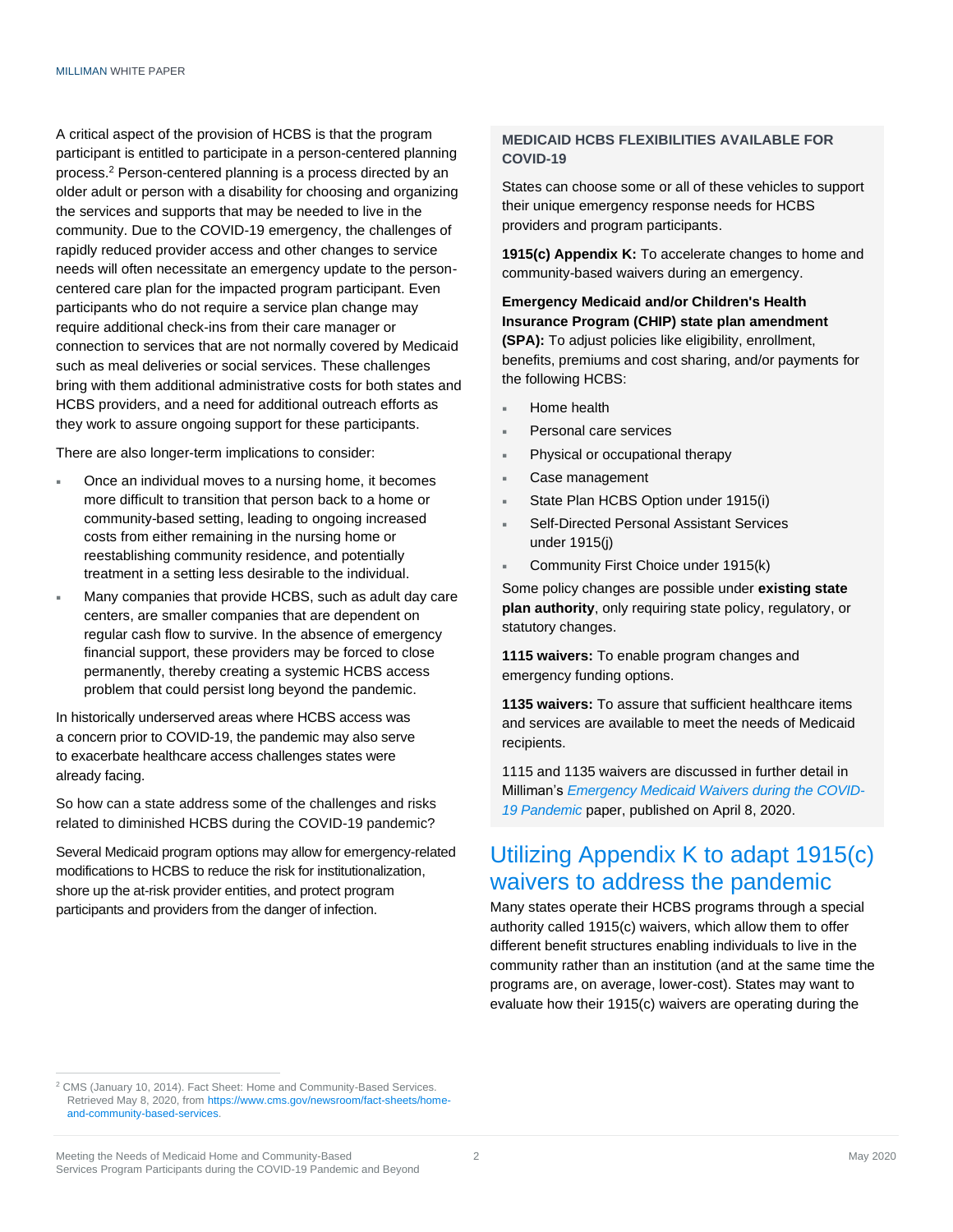COVID-19 pandemic to ensure that program participants continue to receive the services needed to safely remain in their homes and communities. Program evaluation should assess HCBS provider revenue concerns and possible longer-term access implications.

States may make temporary changes to their 1915(c) waivers during an emergency through the Appendix K template. Through this process, states may request time-limited amendments during emergencies; these templates can be completed retroactively, if needed. The Centers for Medicare and Medicaid Services (CMS) has published a COVID-19 Appendix K form template that is prepopulated to address a number of current concerns, 3 including:

- Access and eligibility
- Benefit changes
- Family caregiver supports
- Provider qualifications
- Level of care evaluations
- Person-centered planning
- Retainer payments
- Self-direction opportunities

### **ADDRESSING THE NEEDS OF HCBS PROVIDERS**

Similar to many small businesses during this pandemic, HCBS providers may be challenged financially with how to continue during or immediately after the COVID-19 pandemic. Those forced to limit services due to government-mandated business restrictions could see sizable revenue decreases. Some may even be faced with the reality of closing their doors. If the financial situation of these HCBS providers causes them to close due to lost business during the pandemic, there is a real risk of long-term provider access issues.

Some states have acted to temporarily increase the payment rates for those services that HCBS providers can continue to deliver during COVID-19. Per CMS guidance, states may increase particular service rates to incentivize larger pools of providers or to compensate for additional risk, qualifications and trainings, or more intensive services.<sup>4</sup> Based on our review of CMS-approved COVID-19 Appendix K requests as of this writing, many states have requested flexibility to establish rate increases under existing reimbursement methodologies up to certain levels, with some states requesting increases up to 50%.

Another option is for states to add retainer payments to direct care providers for personal care and habilitation services when the waiver participant is hospitalized or absent from home, or when closure is necessary to prevent the spread of COVID-19. 5,6 Per CMS guidelines, the retainer time limit cannot exceed the lesser of 30 consecutive days or the number of days for which the state authorizes a payment for a "bed hold" in nursing facilities. <sup>7</sup> Some states have chosen to limit these retainer payments only for services to individuals under medical quarantine, whereas other states are offering broader retainer payments to providers with overall Medicaid utilization below a certain percentage of pre-COVID-19 levels.

Retainer payments are not permissible for all HCBS provider types. States should ensure compliance with federal guidance before pursuing this option.

#### **LEVERAGING FAMILY CAREGIVER SUPPORTS**

Many Medicaid program participants receiving HCBS through a 1915(c) waiver may have a family caregiver who is also selfquarantined at home with the individual. These caregivers may themselves be currently unemployed or otherwise now available to assist in providing care that an HCBS provider would typically provide (e.g., bathing). Federal guidance allows for states to temporarily permit payment for services provided by family caregivers or legally responsible individuals, if not already permitted under the state's waiver.

Adopting this temporary option allows for HCBS program participants to continue to receive some services and remain safely in their homes, while minimizing contact with outside providers who could transmit COVID-19. Additionally, as unemployment rates have increased during the pandemic, this opportunity may allow some family caregivers to earn some income while they are unemployed.

### **SUSPEND DISENROLLMENT REQUIREMENTS**

Several states have received approval beyond the normal template options to temporarily waive requirements to discharge the HCBS program participant from the 1915(c) waiver if the individual is not utilizing services. There may be many reasons an HCBS program participant must discontinue receiving in-person services during the pandemic. Examples include changes to how services are being delivered during the pandemic, situations where the individual is relying on unpaid family caregivers with whom they are now quarantined, or because the individual must temporarily reside in another state to self-quarantine with someone in a support network.

<sup>&</sup>lt;sup>3</sup> Medicaid. Emergency Preparedness and Response for Home and Community-Based (HCBS) 1915(c) Waivers. Retrieved May 8, 2020, from [https://www.medicaid.gov/resources-for-states/disaster-response-toolkit/home](https://www.medicaid.gov/resources-for-states/disaster-response-toolkit/home-community-based-services-public-heath-emergencies/emergency-preparedness-and-response-for-home-and-community-based-hcbs-1915c-waivers/index.html)[community-based-services-public-heath-emergencies/emergency-preparedness](https://www.medicaid.gov/resources-for-states/disaster-response-toolkit/home-community-based-services-public-heath-emergencies/emergency-preparedness-and-response-for-home-and-community-based-hcbs-1915c-waivers/index.html)[and-response-for-home-and-community-based-hcbs-1915c-waivers/index.html.](https://www.medicaid.gov/resources-for-states/disaster-response-toolkit/home-community-based-services-public-heath-emergencies/emergency-preparedness-and-response-for-home-and-community-based-hcbs-1915c-waivers/index.html)

<sup>4</sup> Medicaid. 1915(c) Waiver Appendix K: COVID-19 Prepopulated Template Instructions, Item K-2-f. Retrieved May 8, 2020, from [https://www.medicaid.gov/state-resource-center/downloads/covid-19-appendix-k](https://www.medicaid.gov/state-resource-center/downloads/covid-19-appendix-k-instructions.pdf)[instructions.pdf.](https://www.medicaid.gov/state-resource-center/downloads/covid-19-appendix-k-instructions.pdf)

<sup>&</sup>lt;sup>5</sup> Ibid., Item K-2-j.

<sup>6</sup> CMS. 1915(c) Home and Community-Based Services Waiver Instructions and Technical Guidance: APPENDIX K: Emergency Preparedness and Response. Retrieved May 8, 2020, fro[m https://www.medicaid.gov/medicaid/home](https://www.medicaid.gov/medicaid/home-community-based-services/downloads/1915c-appendix-k-instructions.pdf)[community-based-services/downloads/1915c-appendix-k-instructions.pdf.](https://www.medicaid.gov/medicaid/home-community-based-services/downloads/1915c-appendix-k-instructions.pdf)

<sup>7</sup> CMS (July 25, 2000). Olmstead Update No. 3: HCFA Update. Retrieved May 8, 2020, from https://downloads.cms.gov/cmsgov/archiveddownloads/SMDL/downloads/smd072500b.pdf.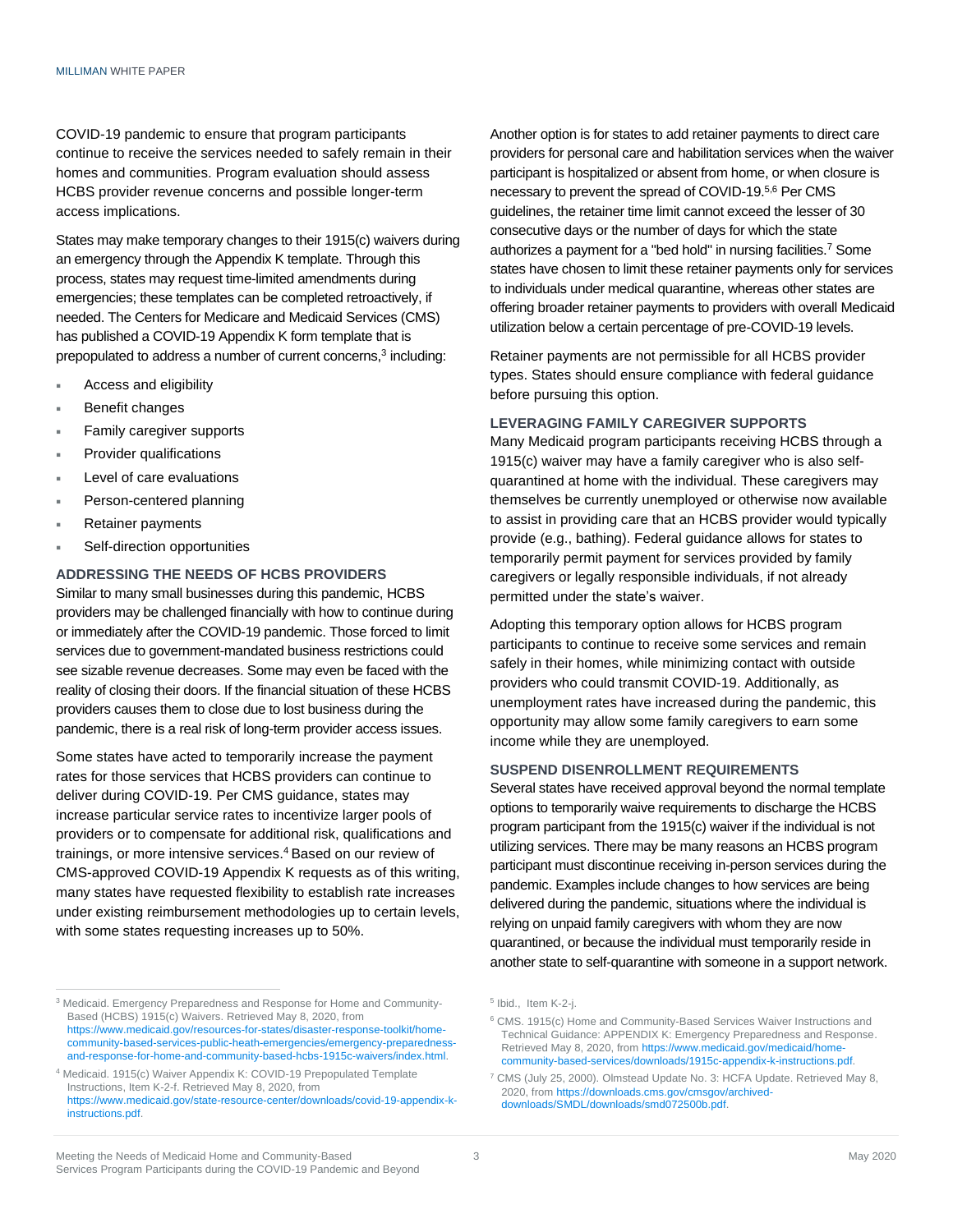Suspending disenrollment requirements during this emergency period may help to ensure program participants are not penalized for a temporary reduction in utilization, especially when they believe the short-term changes are necessary to minimize the risk of being infected with COVID-19. This option may also permit a speedier return to the individual's normal waiver services package, because there is no requirement to recertify for the benefits.

### Adapting state plan HCBS

In addition to or rather than utilizing 1915(c) waivers, many states provide HCBS through their Medicaid state plans. These benefits may include the mandatory home health benefit; optional personal care, occupational or physical therapy, and case management benefits; the State Plan HCBS Option (1915[i]); the Self-Directed Personal Assistant Services (1915[j]); and/or the Community First Choice (1915[k]) programs. Often, states include multiple program options from this list.

States have several choices for how to adapt their state plan HCBS benefits during the COVID-19 pandemic, including a state plan amendment (SPA), emergency SPA, 1135 waiver, 1115 waiver, and existing authority under state and federal law. Many of the issues discussed above for changes made under Appendix K can also be made using one of these options for HCBS administered through a Medicaid state plan. Because there are multiple authorities that can be used to make these emergency changes, states will want to consider the totality of their policy goals before selecting the most appropriate avenue.

As states evaluate the set of options to use that best address the HCBS changes, questions to consider include:

- Is it possible to make this change under existing federal and state authority?
- What start date is needed for this change?
- Is it likely that this change may need to continue past the date when non-HCBS services return to normal?
- Can this change be included in a larger waiver document request?
- Are there changes to managed care programs that need to be considered?

### **EXISTING STATE AUTHORITY**

A state may be able to make changes to state plan HCBS benefits without submitting a SPA or waiver, depending on its state plan language, and state statutes and regulations. Minor changes to services that do not require provider or beneficiary notice, or CMS notification, may be permissible.

States should evaluate whether the changes they seek to make would be permissible under existing state authorities in order to minimize administrative burdens and avoid delays in implementation where possible.

### **STATE PLAN AMENDMENT**

States may also submit a SPA to CMS at any time under the normal submission process (outside of the emergency SPA option) to make a variety of changes to their Medicaid programs, such as eligibility, covered benefits and reimbursement rates. Changes to the state plan can take effect retroactively to the first day of the quarter the SPA was submitted. CMS has 90 days to make a decision once a SPA is submitted, although this timeframe can extend if CMS requests additional information. If CMS does not decide within the 90-day timeframe, then the SPA automatically goes into effect.

The regular SPA process may be a good option for changes that are not as time-sensitive or for situations when a state may want the change to remain in effect for a duration longer than would be permitted under an emergency SPA or waiver. This process takes longer, in part because it would also include any mandatory beneficiary or provider notice and comment processes required by state or federal law (these processes can be waived with an emergency change request).

In cases where the policy change is desired for both emergency purposes and longer-term program changes, the state may wish to pair up an emergency SPA with a normal SPA, in order to get the benefit of a quicker approval during the pandemic as well as the longer-term impact of the change becoming effective for ongoing program operations.

#### **EMERGENCY STATE PLAN AMENDMENT**

In March 2020, CMS released an emergency state plan amendment template for states to use during the COVID-19 pandemic to expedite the amendment process. The emergency template allows states to waive requirements around submission date (i.e., receive approval earlier than the first day of the quarter it was submitted), public notice, and tribal consultation to implement changes more quickly. The emergency template can be used to change many aspects of the Medicaid program on a temporary basis, including:

- Suspending premiums and cost sharing
- Adding or adjusting benefits
- Extending utilization of telehealth
- Increasing or altering payment rates and methodologies